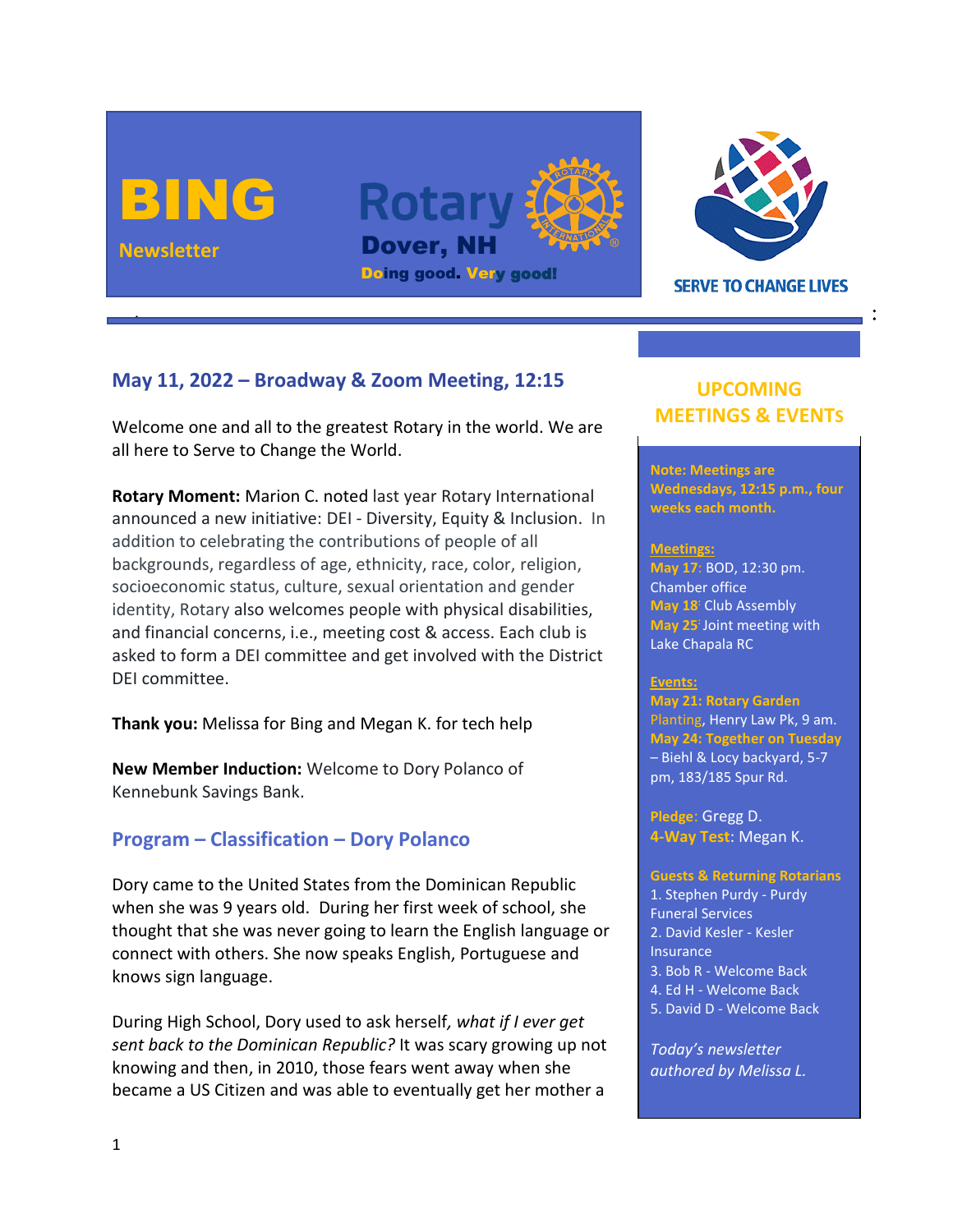Visa to come to the US. It was a rough road at times. Her mom was here illegally for 22 years, and was not granted a green card. Dory filed a petition for her, she was pardoned back in the Dominican Republic, and had to pay a large fine to avoid potential jail time. Dory then went to the US embassy and was able to bring her mom back to the US.

Dory lived in Connecticut and moved here to New Hampshire about 7 years ago and currently works at Kennebunk Savings Bank providing financing and account tips for customers. Since she comes from a different background, people are able to learn about her culture as she had to learn about the US culture. She attended Connecticut College, where she majored in human and child services, helping kids get through trauma. This major came from Dory working at a school for some time.

Dory is well known by her co-workers for her great Dominican food, but her mom says it is *Americanized*. Dory's favorite is plantains. At the bank, they do Diversity Thursdays and staff bring food in to share; one of Dory's favorite things to do. Let's do this at Rotary!

**Joke of the Week** from Dory – Do you know the "mushroom man? He is a FUN guy!"

## **Announcements:**

**Bad News and Good News**: Peter & Lauri W. are leaving the Rotary Club of Dover to charter a new club in Florida. Their District Governor said they can start a club, in the fastest growing city in the US. Thus far, they have 43 charter members - 3 of which are Rotarians. They are starting off at Step 1, with charter papers and certificates from RI. It is exciting and they are looking for help from our club. Rotary is growing in Florida and Widmarks will still be on Zoom with our club.

**Rotary Garden:** Planting will take place on Sat., May 21 at 9 am. The more people, the faster it will get done. Noreen talked with Sharon S. & John S. from the City of Dover and they are working on fixing the water system. Noreen & Gregg will buy the flowers prior to gardening.

**Golf – June 27 – only 6 weeks away!!!** We currently have 3 major \$1,500 sponsors, 1 hole sponsor, our website is sponsored, 8-9 golfers signed up and we need at least 80 golfers!!!! Let's go out and get sponsors. People will support Dover Rotary. We are back with dinner again! We need raffle prizes that we can use and want to get back to the tournament like we have had in the past**. NEED HELP from our entire club!**

**Bingo** - We had 73 players and sold 19 boxes. Reminder, on Thursday, June 2nd, we may be closed, depending on the status of the construction of the new Bingo Hall. Light on ticket sales, even an hour for the early shift, would be greatly appreciated.